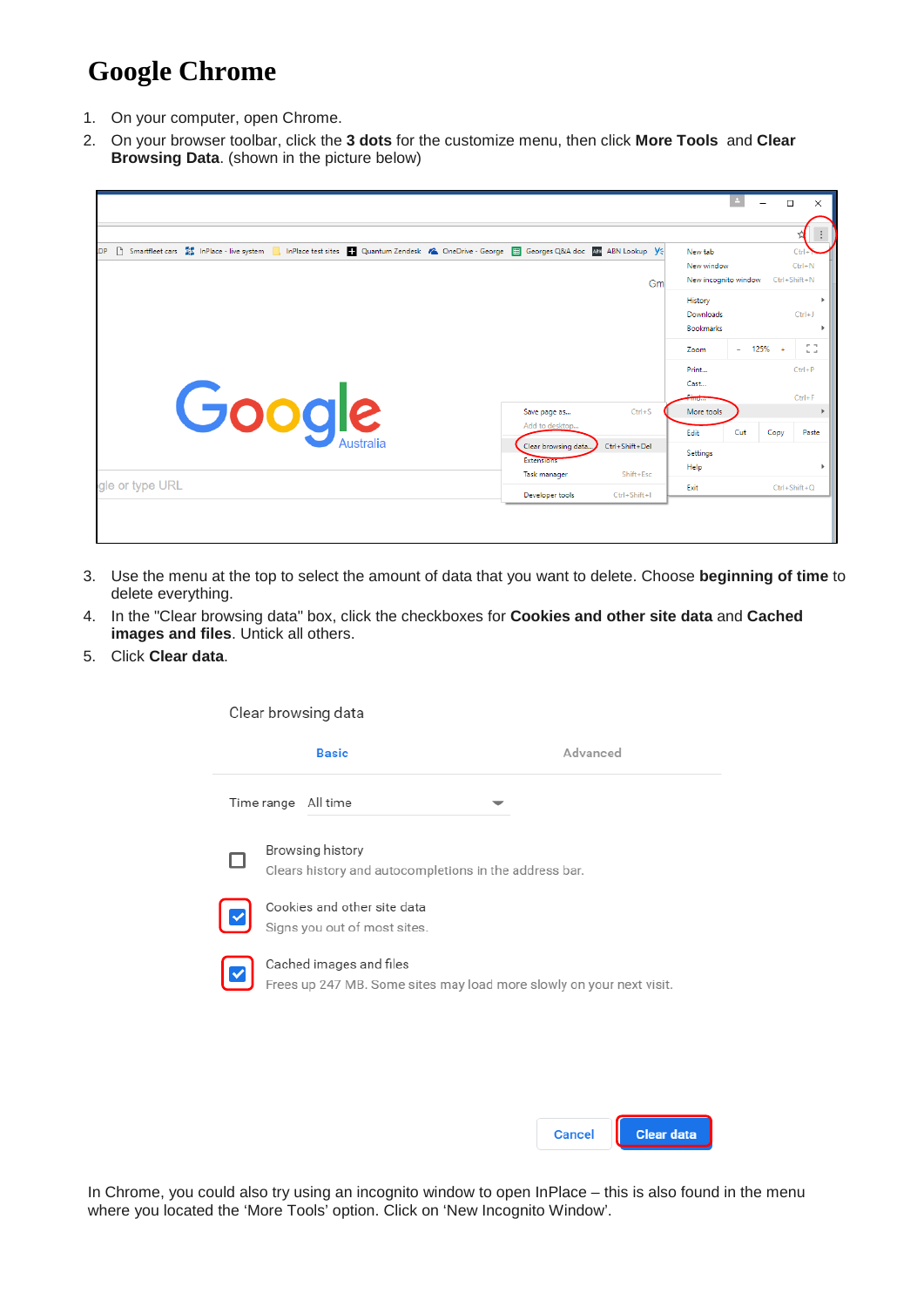## **Firefox**

- 1. Click the menu button in the top right corner and select **Options**
- 2. Click on the **Privacy & Security** tab
- 3. Under the **Cookies and Site Data** heading click on **Clear Data**

| <b>He TedUni - Federation Generation:</b> X  | <b>C</b> Options<br>$\times$ +                                                                                                                                                                                   |                   | $\overline{\phantom{a}}$<br>$\circ$                                         |
|----------------------------------------------|------------------------------------------------------------------------------------------------------------------------------------------------------------------------------------------------------------------|-------------------|-----------------------------------------------------------------------------|
| $\leftarrow$ $\rightarrow$ $\alpha$ $\alpha$ | C Finefox about:preferences#privacy                                                                                                                                                                              | $\Omega$ Q Search | $\equiv$<br>W.                                                              |
|                                              | © Most Visited ## FedUni Web ## Student systems supp. [# InPlace Sign-On [# InPlace UAT Login [# InPlace TEST site @ UAT Campus @ EDUC Campus ## Training and develop @ Ref site CS9.2 testing @ CS9.2 test site |                   | Sign in to Sync                                                             |
|                                              | P Find in Options                                                                                                                                                                                                |                   | <sup>2</sup> New Window<br>CshbN<br>00 New Private Window<br>Ctrl+Shift+P   |
| $\bigstar$ General                           | Firefox will Remember history<br>$\blacksquare$                                                                                                                                                                  |                   | Restore Previous Session<br>100%                                            |
| <sup>O</sup> Home                            | Clear History<br>Firefox will remember your browsing, download, form and search history.                                                                                                                         |                   | Zoom<br>$+$<br>x<br>Edit<br>$\mathcal{D}_{\mathcal{C}}$<br>×                |
| Q Search                                     |                                                                                                                                                                                                                  |                   | <b>III</b> Library                                                          |
|                                              | <b>Cookies and Site Data</b>                                                                                                                                                                                     |                   |                                                                             |
| Privacy & Security                           | Your stored cookies, site data and cache are currently using 185 MB of disk<br>Clear Data                                                                                                                        |                   | ☆ Options                                                                   |
| C Firefox Account                            | space. Learn more<br>Manage Data                                                                                                                                                                                 |                   | $\sim$ consenses                                                            |
|                                              | · Accept cookies and site data from websites (recommended)<br>Exceptions                                                                                                                                         |                   | Open File<br>$Crit - C$<br>Save Page As<br>Ctrl+S                           |
|                                              | Keep until They expire<br>$\bullet$                                                                                                                                                                              |                   | $\overline{\Theta}$ Print                                                   |
|                                              | Accept third-party cookies and site data Always<br>٠                                                                                                                                                             |                   | Q Find in This Page<br>Ctif+F                                               |
|                                              | Block cookies and site data (may cause websites to break)                                                                                                                                                        |                   | More<br>-5<br>Web Developer<br><b>D</b> Help<br>$\mathcal{L}_{\mathcal{A}}$ |
|                                              | <b>Address Bar</b>                                                                                                                                                                                               |                   | O bit<br>Ctrl+Shift+Q                                                       |
|                                              | When using the address bar, suggest                                                                                                                                                                              |                   |                                                                             |
|                                              | V Browsing history                                                                                                                                                                                               |                   |                                                                             |
|                                              | $\vee$ Bookmarks                                                                                                                                                                                                 |                   |                                                                             |
|                                              | √ Open tabs                                                                                                                                                                                                      |                   |                                                                             |
|                                              | Change preferences for search engine suggestions                                                                                                                                                                 |                   |                                                                             |
|                                              | <b>Tracking Protection</b>                                                                                                                                                                                       |                   |                                                                             |
|                                              | Tracking Protection blocks online trackers that collect your browsing data across multiple websites.<br>Learn more about Tracking Protection and your privacy                                                    |                   |                                                                             |
|                                              | Use Tracking Protection to block known trackers<br>Exceptions                                                                                                                                                    |                   |                                                                             |
|                                              | Always<br>Change Block List                                                                                                                                                                                      |                   |                                                                             |
| <b>D</b> Firefox Support                     | • Only in private windows                                                                                                                                                                                        |                   |                                                                             |
|                                              | Never                                                                                                                                                                                                            |                   |                                                                             |
|                                              |                                                                                                                                                                                                                  |                   |                                                                             |

4. Ensure the Cookies and Cache tick boxes are selected and click **Clear**

| <b>Clear Data</b>                                                                                                                                                     | x |
|-----------------------------------------------------------------------------------------------------------------------------------------------------------------------|---|
| Clearing all cookies and site data stored by Firefox may sign you out of websites and<br>remove offline web content. Clearing cache data will not affect your logins. |   |
| Cookies and Site Data (0 bytes)<br>You may get signed out of websites if cleared                                                                                      |   |
| Cached Web Content (188 MB)<br>Will require websites to reload images and data                                                                                        |   |
| Cancel<br>Clear                                                                                                                                                       |   |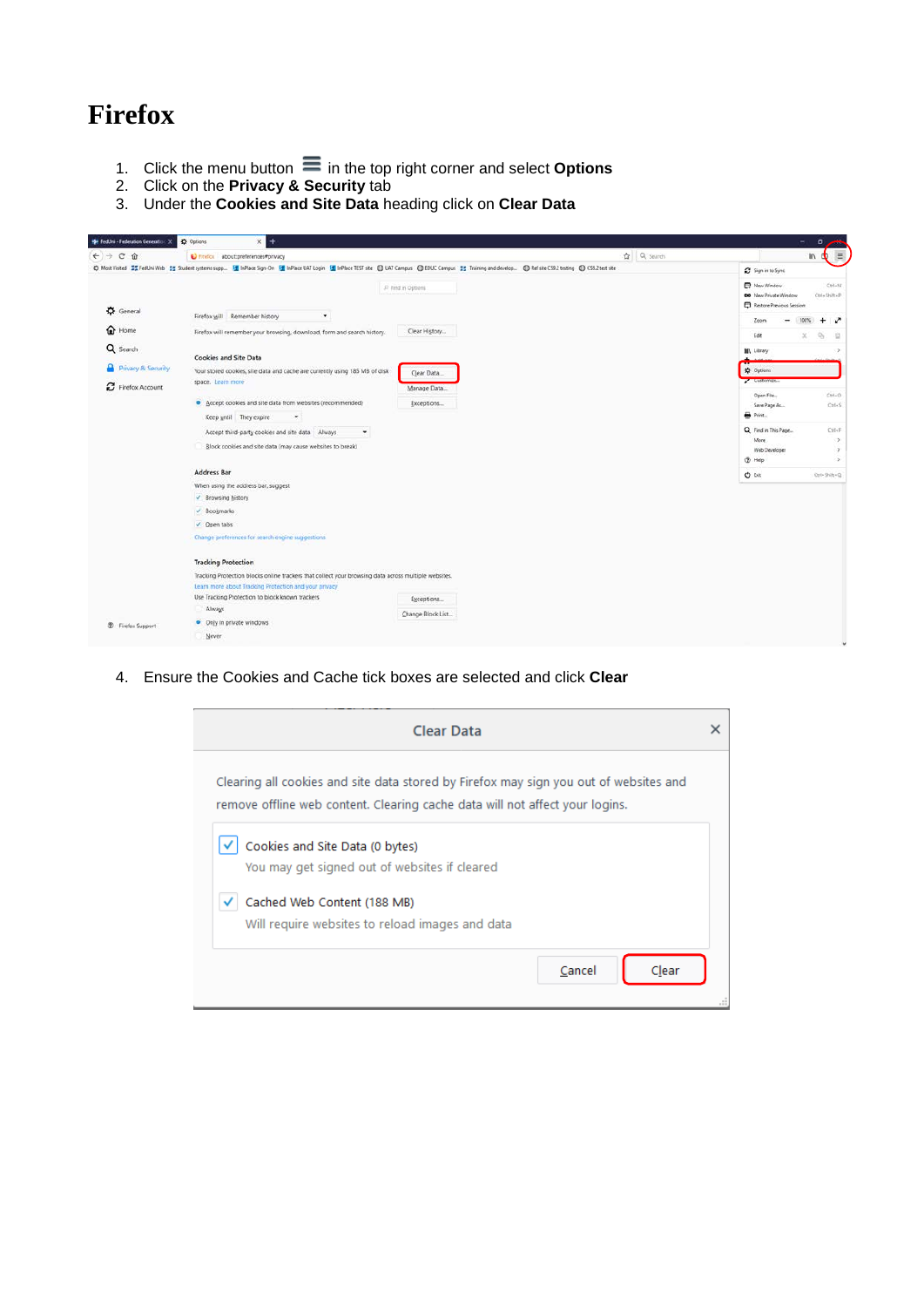## **Internet Explorer - Clearing Cache and Cookies**

This document explains how to clear the cache and cookies in Internet Explorer 9, 10 and 11.

1. Select **Tools (via the Gear Icon) > Safety > Delete browsing history...**.



2. Make sure to uncheck **Preserve Favorites website data** and check both **Temporary Internet Files** and **Cookies** then click **Delete**.



3. You will get a confirmation at the bottom of the window once it has successfully cleared your cache and cookies.